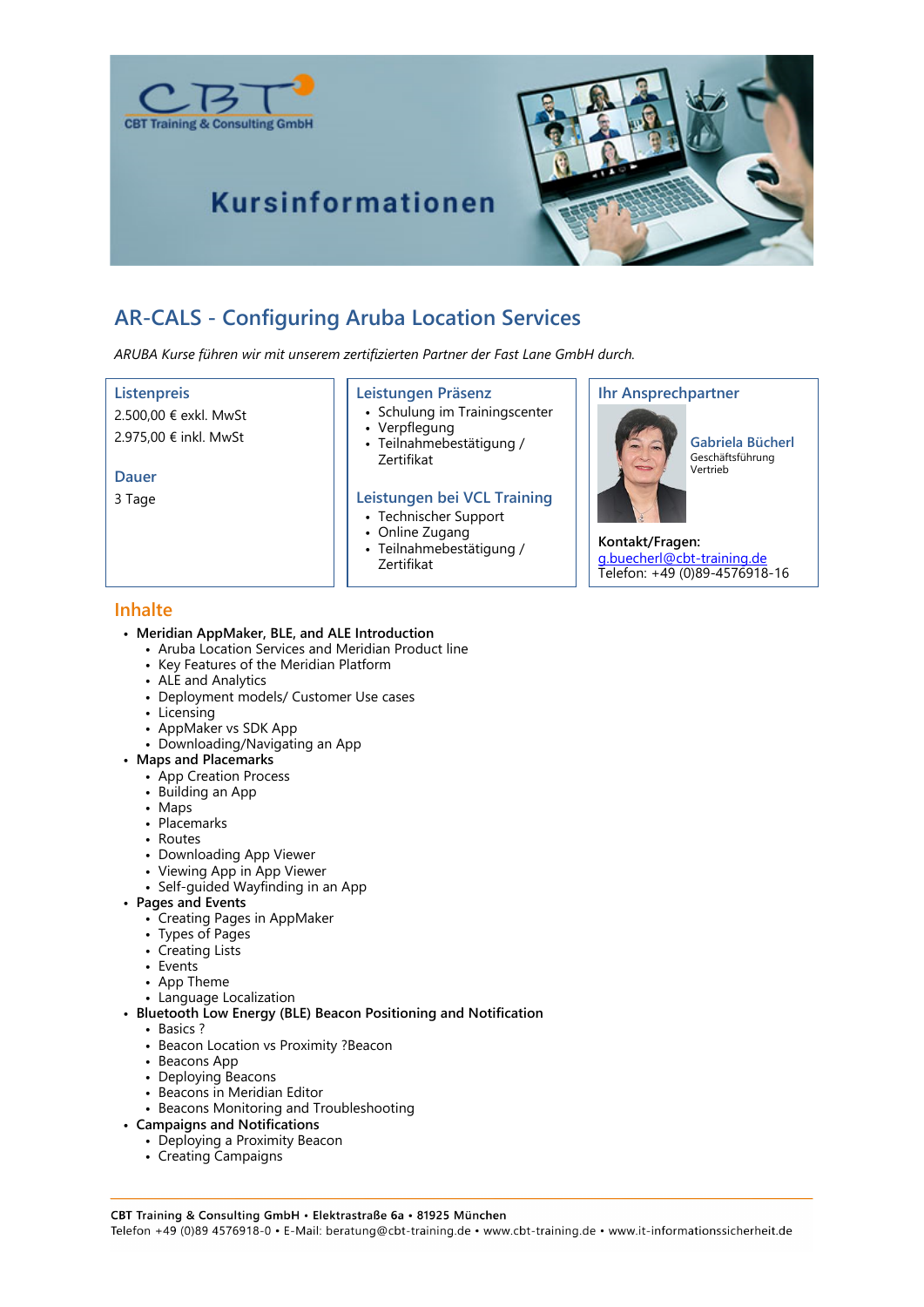

# **Kursinformationen**



- Associating a Beacon to a campaign
- Testing and resetting campaigns
- **Beacon Deployment and Installation**
	- RF Design review
	- Beacon Deployment Models
	- Antenna Patterns
	- Beacon Installation
- **Remote Beacon Management**
	- Product Options
	- Architecture
	- Supported Controllers/AP models
	- Battery Powered vs USB beacons
	- Configuration and Features
	- Deploying an Aruba Sensor
- **Operations and maintenance**
	- Beacons walk-through mode
	- Beacons Maintenance
	- Replacing Beacons
	- Deleting Beacons
	- Moving Beacons
	- Updating Apps in the App Store
	- License Renewals
	- Reports
- **ALE and Analytics**
	- Why analytics
	- ALE architecture
	- ALE interface
	- Third party analytics
	- ALE scaling and licensing
- **Integration with ClearPass**
	- Integration components
	- ClearPass integration
	- OAuth2
	- Configure ClearPass for OAuth2/Meridian

#### **Ziele**

Nach Besuch dieses Kurses verfügen Sie über folgende Kenntnisse:

- Verständnis von Aruba Location Services, Meridian BLE und ALE
- Demonstration von Maps, Ortsmarken, Pages und Events
- Identifizierung von BLE Beacon Postitionierung und Benachrichtigung
- Verständnis von Mitteilungen und Kampagnen
- Anwendung von Beacon Management und dessen Betrieb
- Troubleshooting von Beacon Einsätzen und Kampagnen
- Integration von ClearPass mit Aruba Location Services